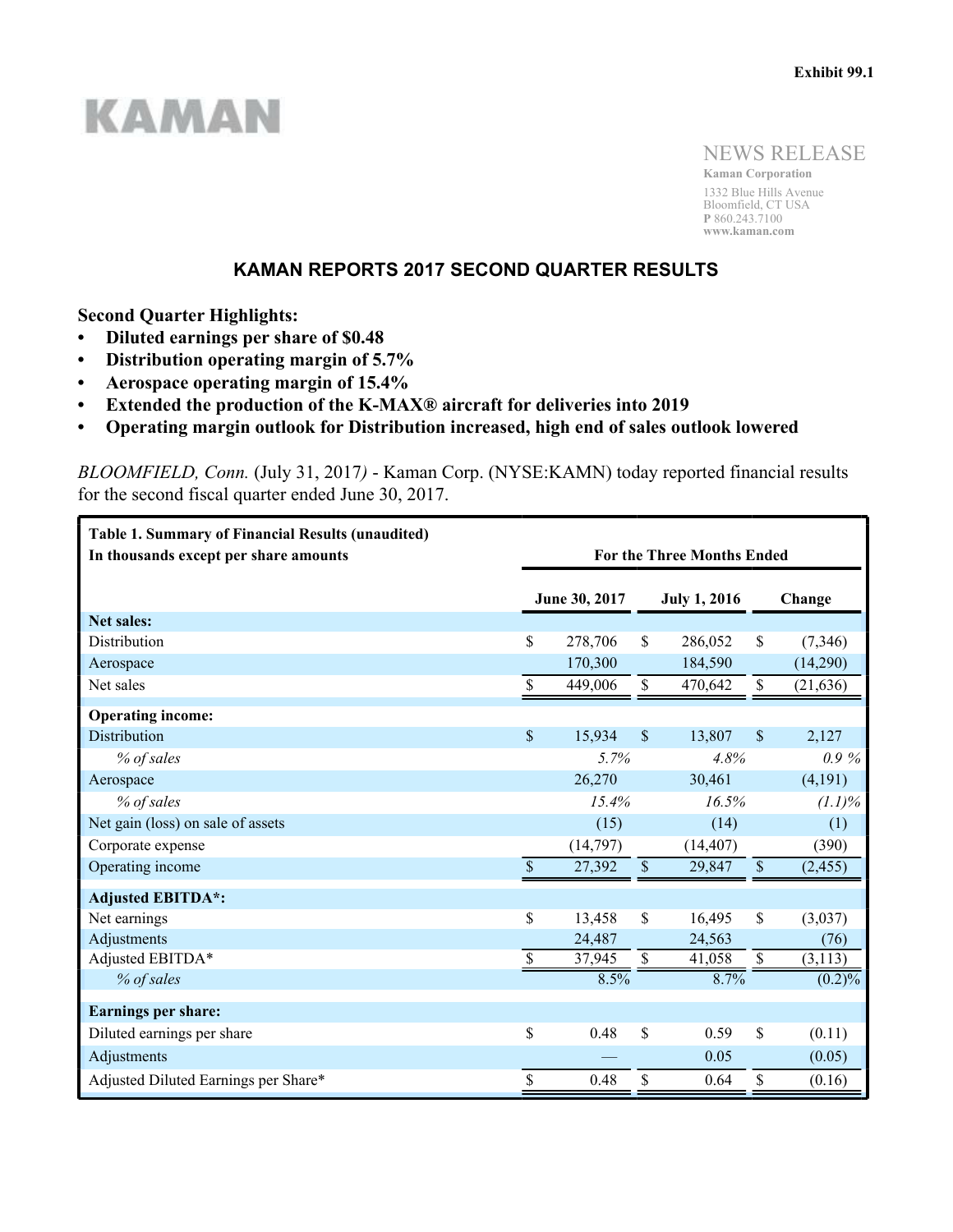Neal J. Keating, Chairman, President and Chief Executive Officer, commented, "We are pleased with our results for the second quarter, as we continue to execute on our operational improvement initiatives and leverage incremental sales volume across both segments. As expected, we achieved significant sequential improvement in sales and earnings, which we expect to continue as we progress through the remainder of the year.

"At Distribution, operating margins for the second quarter were 5.7%, a 90 basis point improvement over the prior year and a 140 basis point improvement over the first quarter of 2017. As we have highlighted in recent quarters, we have taken steps to significantly strengthen Distribution's ability to drive improved performance. The success of these actions is reflected in the results for second quarter.

"At Aerospace, strong demand for our specialty bearings products, improved performance on our structures programs and an increase in sales for our missile fuze programs helped to offset the anticipated temporary shift in sales mix of our joint programmable fuze ("JPF") program. Our specialty bearings products performance was also very strong with sales of our self-lubricating airframe bearings and high precision miniature ball bearings both increasing year-over-year and sequentially.

"Recently, we were pleased to announce a number of significant program wins in our structures business. The Rolls Royce award in our composite business is primarily focused on products for the Trent 7000, which is the exclusive engine for the Airbus 330neo. The Sikorsky Multi-Year IX H-60 Cockpit contract award is a continuation of our successful and long running metallic structures and assembly program, with which we have been a partner with Sikorsky for more than 10 years. These important wins represent the breadth of our structures offerings and, more importantly, the confidence our customers have in us to deliver on long running, strategic production platforms. In addition to these important wins, we also announced the extension of K-MAX® production, which was based on increasing customer demand for our innovative and mission effective aircraft. We are in discussions with numerous potential customers to secure additional commitments.

"Finally, in July, we held a ceremony to commemorate the acceptance of the first two new production K-MAX® helicopters by Lectern Aviation Supplies Co., Ltd. of Hong Kong. These aircraft will be operated by Guangdong Juxiang General Aviation Co. Ltd, in China, primarily for firefighting. This is an important milestone for this program and we are proud of the cumulative effort of all those who have contributed to the success of the program."

Chief Financial Officer, Robert D. Starr, commented, "We expect the sequential improvement we saw in Aerospace performance to continue into the second half of the year as the customer mix of our JPF deliveries shifts to higher margin direct commercial sales, sales of our specialty bearings products increase, and we continue to deliver improved performance on our structures programs. At Distribution, thanks to initiatives we have put in place, we continued to deliver strong operational performance, resulting in year-over-year and sequential improvement in our segment operating margins.

"Moving to our outlook for 2017, we are revising our expectations for Distribution sales and operating margin, as well as our expectations for interest expense. We are modestly lowering our sales outlook at Distribution to \$1,100 million to \$1,125 million. However, due to the improvements we have made to our operating profit performance, we are raising our outlook for operating margin in the range of 5.0% to 5.3%. The mid-point of Distribution's operating profit outlook is essentially unchanged from our prior expectations.

"In connection with the May 2017 issuance of our convertible notes due 2024 and the repurchase of 90% of our convertible notes due 2017, we are increasing our outlook for interest expense by \$3.0 million,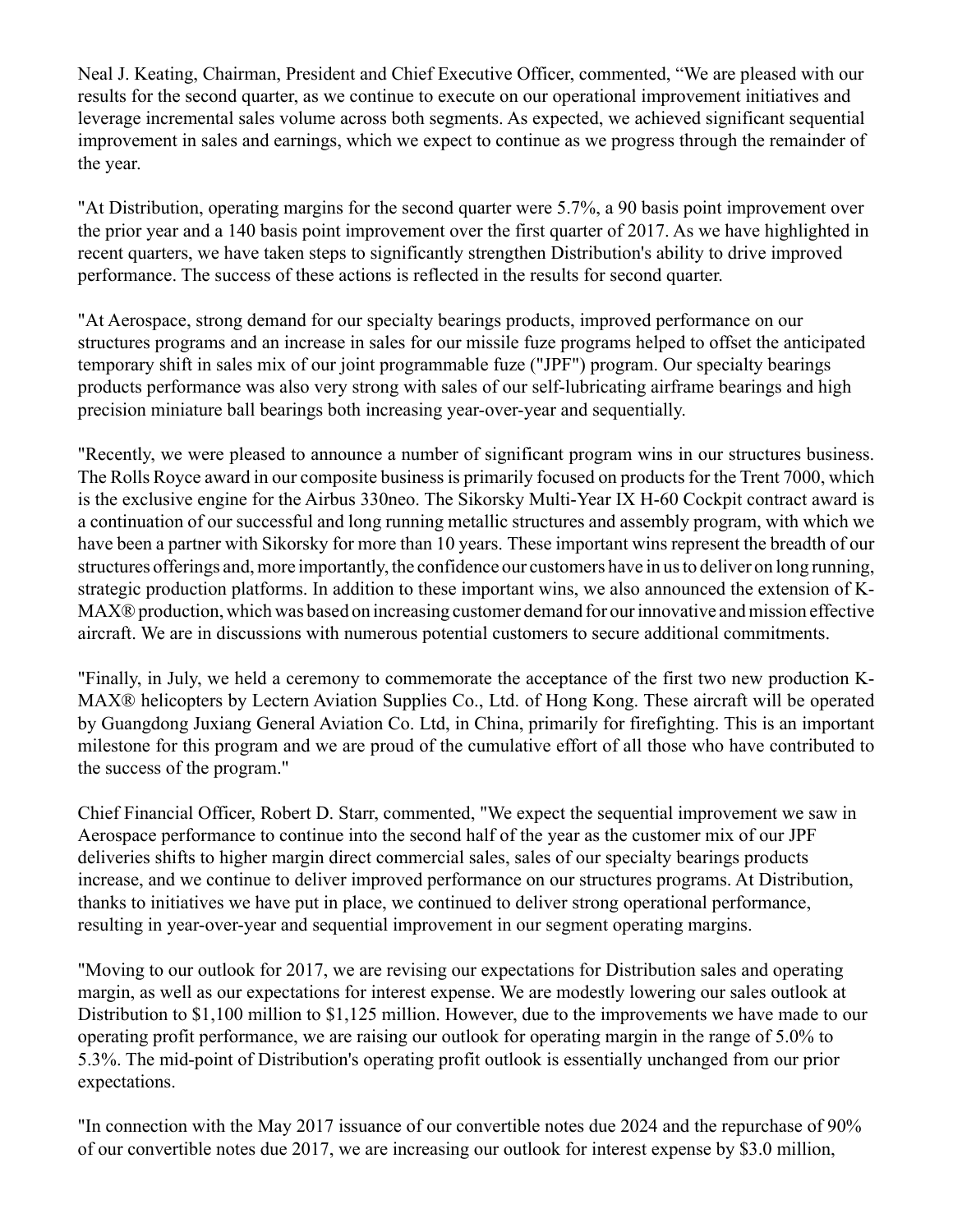which has a \$0.07 impact to diluted earnings per share. The majority of the anticipated increase represents the incremental expense associated with our 2024 convertible notes and the use of proceeds from those notes to repay amounts outstanding under our revolving credit agreement, which were not included in the prior interest expense outlook. We now expect interest expense for the year of approximately \$19 million.

"We are maintaining our guidance related to Aerospace for the full year. As we have mentioned previously, our outlook includes a significant JPF direct commercial sale that we expect to deliver in the fourth quarter. During the second quarter the congressional notification process was completed and we have subsequently submitted the necessary paperwork to allow for the receipt of the export license. Our current expectation is that we will receive the export license shortly that will allow us to ship the direct commercial sale over the balance of the year.

"Moving to cash flow, we generated \$18.3 million in cash flow from operations during the second quarter leading to a Free Cash Flow\* for the period of \$10.5 million. The pattern of cash flow generation in 2017 is consistent with our prior experience, and as such, we are maintaining our Free Cash Flow outlook for 2017 in the range of \$70 million to \$100 million."

# **2017 Outlook**

Our revised 2017 outlook is as follows:

- Distribution:
	- Sales of \$1,100.0 million to \$1,125.0 million  $\circ$
	- Operating margins of 5.0% to 5.3%  $\circ$
	- $\circ$ Depreciation and amortization expense of \$16.0 million
- Aerospace:
	- Sales of \$730.0 million to \$760.0 million  $\circ$
	- Operating margins of 16.5% to 17.0%  $\circ$
	- $\circ$ Depreciation and amortization expense of \$23.0 million
- Interest expense of approximately \$19.0 million
- Corporate expenses of approximately \$55.0 million
- Estimated annualized tax rate of approximately 34.5%
- Consolidated depreciation and amortization expense of approximately \$45.0 million
- Capital expenditures of approximately \$35.0 million
- Cash flows from operations in the range of \$105.0 million to \$135.0 million; Free Cash Flow\* in the range of \$70.0 million to \$100.0 million
- Weighted average diluted shares outstanding of 28.5 million

# **Please see the MD&A section of the Company's Form 10-Q filed with the Securities and Exchange Commission concurrently with the issuance of this release for greater detail on our results and various company programs.**

**A conference call has been scheduled for tomorrow, August 1, 2017, at 8:30 AM ET.** Listeners may access the call live by telephone at (844) 473-0975 and from outside the U.S. at (562) 350-0826 using the Conference ID: 33225313; or, via the Internet at www.kaman.com. A replay will also be available two hours after the call and can be accessed at  $(855) 859-2056$  or  $(404) 537-3406$  using the Conference ID: 33225313. In its discussion, management may reference certain non-GAAP financial measures related to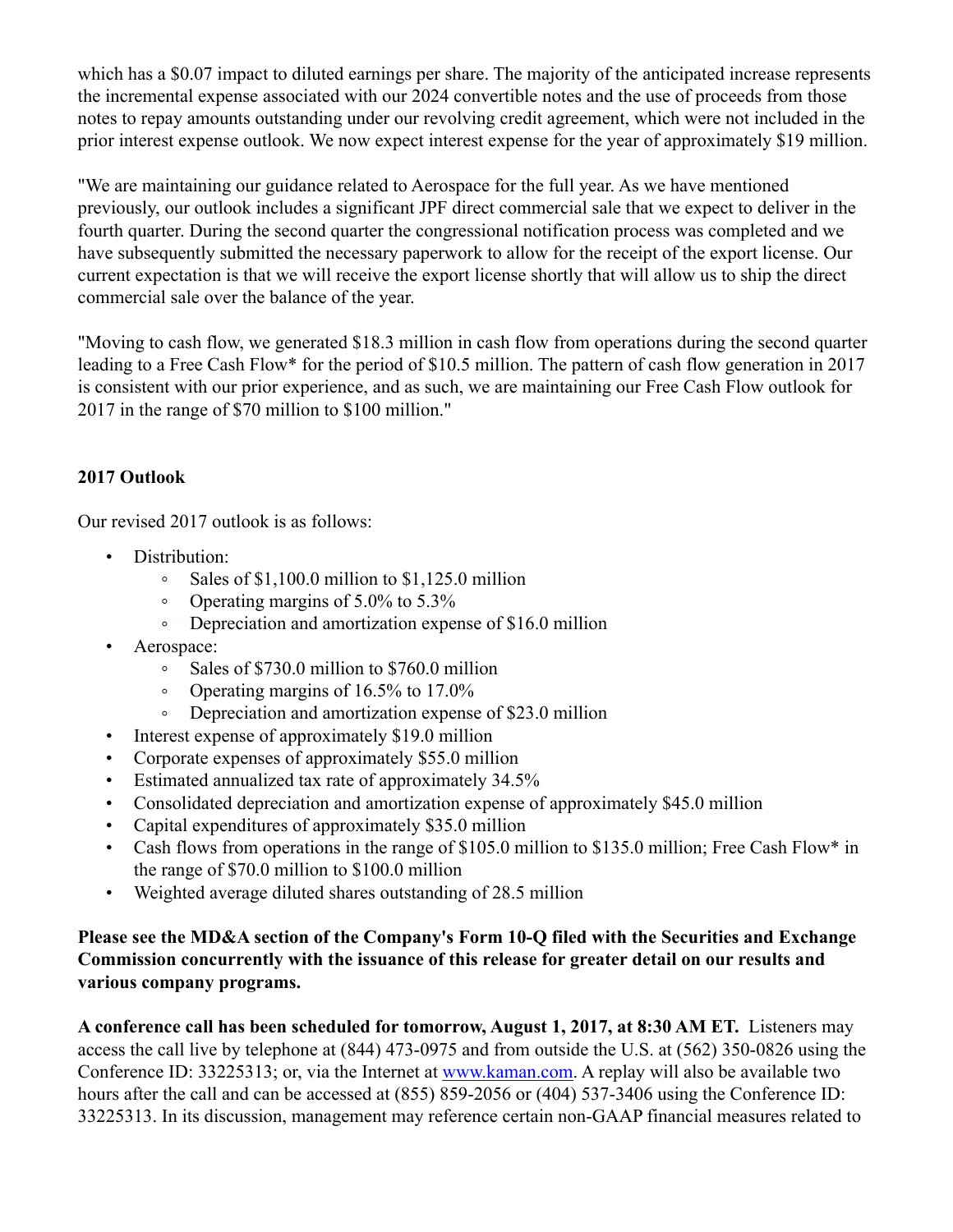## company performance. A reconciliation of that information to the most directly comparable GAAP measures is provided in this release.

#### **About Kaman Corporation**

Kaman Corporation, founded in 1945 by aviation pioneer Charles H. Kaman, and headquartered in Bloomfield, Connecticut conducts business in the aerospace and industrial distribution markets. The company produces and markets proprietary aircraft bearings and components; super precision, miniature ball bearings; complex metallic and composite aerostructures for commercial, military and general aviation fixed and rotary wing aircraft; safe and arming solutions for missile and bomb systems for the U.S. and allied militaries; subcontract helicopter work; restoration, modification and support of our SH-2G Super Seasprite maritime helicopters; manufacture and support of our K-MAX® manned and unmanned medium-to-heavy lift helicopters; and engineering design, analysis and certification services. The company is a leading distributor of industrial parts, and operates approximately 240 customer service centers and five distribution centers across the U.S. and Puerto Rico. Kaman offers more than four million items including bearings, mechanical power transmission, electrical, material handling, motion control, fluid power, automation and MRO supplies to customers in virtually every industry. Additionally, Kaman provides engineering, design and support for automation, electrical, linear, hydraulic and pneumatic systems as well as belting and rubber fabrication, customized mechanical services, hose assemblies, repair, fluid analysis and motor management. More information is available at www.kaman.com.

|                                   | <b>For the Three Months Ended</b> |                         |    |                 |               | <b>For the Six Months Ended</b> |     |                 |  |  |
|-----------------------------------|-----------------------------------|-------------------------|----|-----------------|---------------|---------------------------------|-----|-----------------|--|--|
|                                   |                                   | <b>June 30,</b><br>2017 |    | July 1,<br>2016 |               | <b>June 30,</b><br>2017         |     | July 1,<br>2016 |  |  |
| Net sales:                        |                                   |                         |    |                 |               |                                 |     |                 |  |  |
| Distribution                      | \$                                | 278,706                 | -S | 286,052         | -S            | 550,324                         | S   | 574,716         |  |  |
| Aerospace                         |                                   | 170,300                 |    | 184,590         |               | 334,623                         |     | 347,124         |  |  |
| Net sales                         |                                   | 449,006                 |    | 470,642         |               | 884,947                         | S.  | 921,840         |  |  |
|                                   |                                   |                         |    |                 |               |                                 |     |                 |  |  |
| <b>Operating income:</b>          |                                   |                         |    |                 |               |                                 |     |                 |  |  |
| Distribution                      | \$                                | $15,934$ \$             |    | 13,807          | <sup>\$</sup> | 27,628                          | -\$ | 24,276          |  |  |
| Aerospace                         |                                   | 26,270                  |    | 30,461          |               | 42,859                          |     | 51,758          |  |  |
| Net gain (loss) on sale of assets |                                   | (15)                    |    | (14)            |               | 5                               |     | 14              |  |  |
| Corporate expense                 |                                   | (14, 797)               |    | (14, 407)       |               | (28, 892)                       |     | (27, 851)       |  |  |
| Operating income                  |                                   | 27,392                  |    | 29,847          |               | 41,600                          |     | 48,197          |  |  |
|                                   |                                   |                         |    |                 |               |                                 |     |                 |  |  |

#### **Table 2. Summary of Segment Information (in thousands) (unaudited)**

## **Table 3. Depreciation and Amortization**

**by Segment (in thousands) (unaudited)**

|                                       | <b>For the Three Months Ended</b>          |        |   |                         |  | <b>For the Six Months Ended</b> |  |        |  |  |
|---------------------------------------|--------------------------------------------|--------|---|-------------------------|--|---------------------------------|--|--------|--|--|
|                                       | <b>June 30,</b><br>July 1,<br>2017<br>2016 |        |   | <b>June 30,</b><br>2017 |  | July 1,<br>2016                 |  |        |  |  |
| <b>Depreciation and Amortization:</b> |                                            |        |   |                         |  |                                 |  |        |  |  |
| Distribution                          |                                            | 3,862  | S | 4,338                   |  | 7.895                           |  | 8,141  |  |  |
| Aerospace                             |                                            | 5,795  |   | 5,951                   |  | 11,533                          |  | 11,749 |  |  |
| Corporate                             |                                            | 896    |   | 922                     |  | 1.881                           |  | 1,860  |  |  |
| <b>Consolidated Total</b>             |                                            | 10.553 |   | 11.211                  |  | 21.309                          |  | 21,750 |  |  |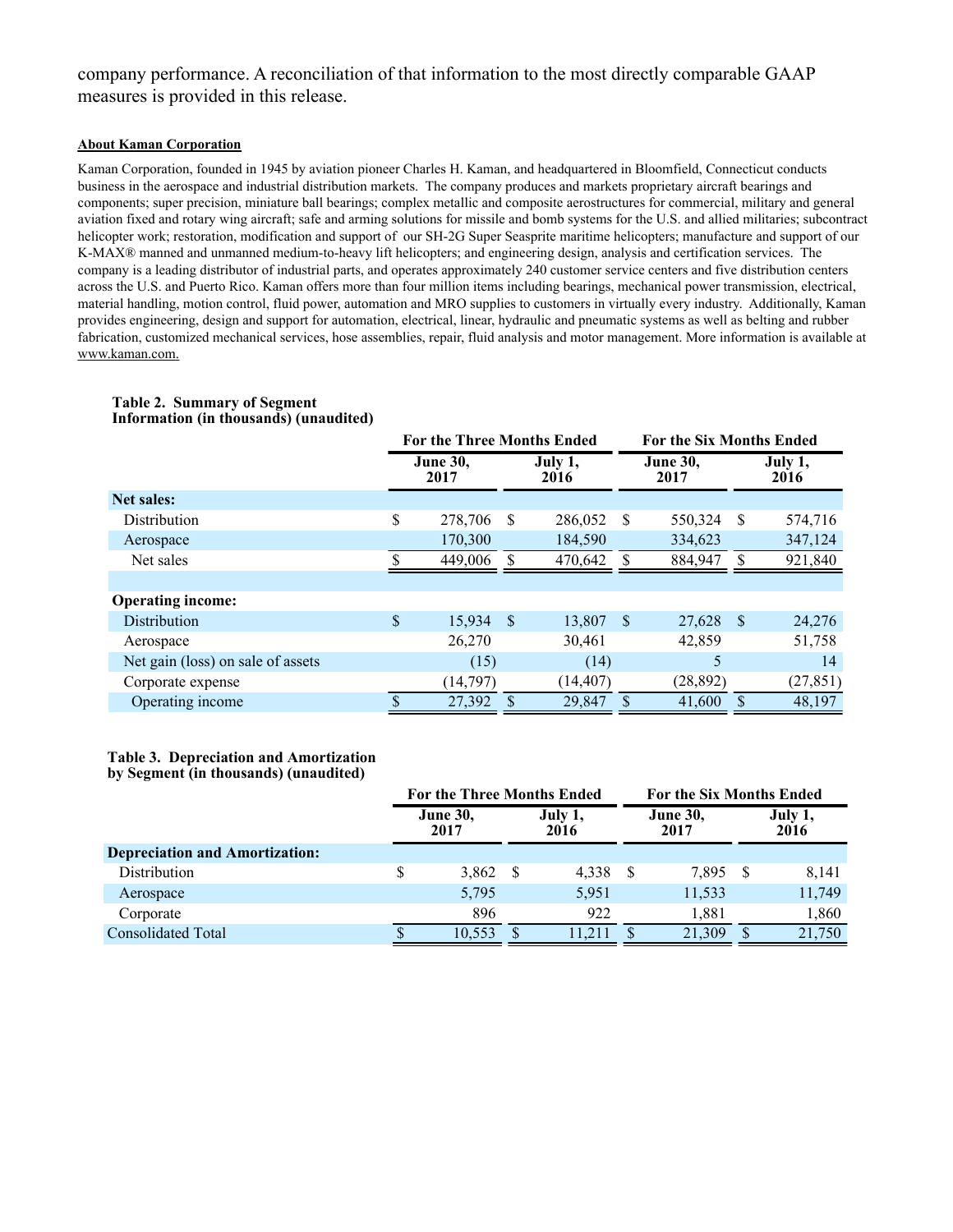## **Non-GAAP Measures Disclosure**

Management believes that the Non-GAAP (Generally Accepted Accounting Principles) financial measures indicated by an asterisk (\*) used in this release or in other disclosures provide important perspectives into the Company's ongoing business performance. The Company does not intend for the information to be considered in isolation or as a substitute for the related GAAP measures. Other companies may define the measures differently. We define the Non-GAAP measures used in this report and other disclosures as follows:

**Organic Sales** - Organic Sales is defined as "Net Sales" less sales derived from acquisitions completed during the preceding twelve months. We believe that this measure provides management and investors with a more complete understanding of underlying operating results and trends of established, ongoing operations by excluding the effect of acquisitions, which can obscure underlying trends. We also believe that presenting Organic Sales separately for our segments provides management and investors with useful information about the trends impacting our segments and enables a more direct comparison to other businesses and companies in similar industries. Management recognizes that the term "Organic Sales" may be interpreted differently by other companies and under different circumstances. No other adjustments were made during the three-month and six-month fiscal periods ended June 30, 2017, and July 1, 2016. The following table illustrates the calculation of Organic Sales using the GAAP measure, "Net Sales".

|                         |    | For the Six Months Ended |                                   |                         |    |                 |  |
|-------------------------|----|--------------------------|-----------------------------------|-------------------------|----|-----------------|--|
| <b>June 30,</b><br>2017 |    | July 1,<br>2016          |                                   | <b>June 30,</b><br>2017 |    | July 1,<br>2016 |  |
|                         |    |                          |                                   |                         |    |                 |  |
| 278,706                 | \$ | 286,052                  | \$                                | 550,324                 | \$ | 574,716         |  |
|                         |    | 894                      |                                   |                         |    | 3,553           |  |
| 278,706                 | \$ | 285,158                  | \$                                | 550,324                 | \$ | 571,163         |  |
|                         |    |                          |                                   |                         |    |                 |  |
| 170,300                 | \$ | 184,590                  | \$                                | 334,623                 | \$ | 347,124         |  |
|                         |    | 18,089                   |                                   |                         |    | 35,381          |  |
| 170,300                 | \$ | 166,501                  | \$                                | 334,623                 | \$ | 311,743         |  |
|                         |    |                          |                                   |                         |    |                 |  |
| 449,006                 | \$ | 470,642                  | \$                                | 884,947                 | \$ | 921,840         |  |
|                         |    | 18,983                   |                                   |                         |    | 38,934          |  |
| 449,006                 | \$ | 451,659                  | \$                                | 884,947                 | \$ | 882,906         |  |
|                         |    |                          | <b>For the Three Months Ended</b> |                         |    |                 |  |

#### **Table 4. Organic Sales (in thousands) (unaudited)**

**Organic Sales per Sales Day** - Organic Sales per Sales Day is defined as GAAP "Net sales of the Distribution segment" less sales derived from acquisitions completed during the preceding twelve months divided by the number of Sales Days in a given period. Sales days ("Sales Days") are the days that the Distribution segment's branch locations were open for business and exclude weekends and holidays. Management believes Organic Sales per Sales Day provides an important perspective on how net sales may be impacted by the number of days the segment is open for business and provides a basis for comparing periods in which the number of Sales Days differs.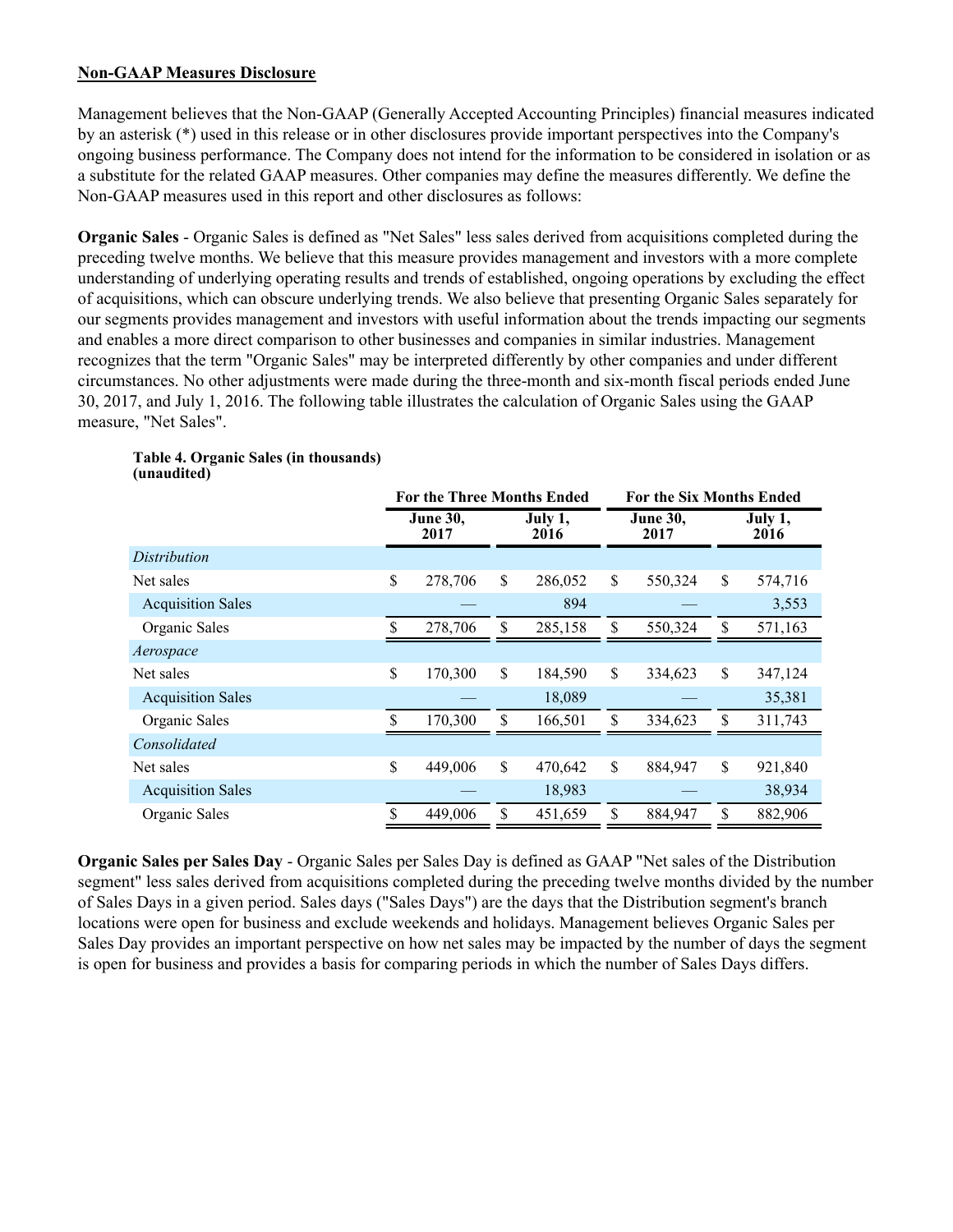The following table illustrates the calculation of Organic Sales per Sales Day using "Net sales: Distribution" from the "Segment and Geographic Information" footnote in the "Notes to Condensed Consolidated Financial Statements" included in the Company's Form 10-Q filed with the Securities and Exchange Commission on July 31, 2017. Sales from acquisitions are classified as organic beginning with the thirteenth month following the acquisition. Prior period information is adjusted to reflect acquisition sales for that period as organic sales when calculating the change in Organic Sales per Sales Day.

| Per Sales Day (in thousands, except<br>days) (unaudited) |             |               | <b>For the Three Months Ended</b> |              |                 |              | <b>For the Six Months Ended</b> |              |                 |  |  |  |
|----------------------------------------------------------|-------------|---------------|-----------------------------------|--------------|-----------------|--------------|---------------------------------|--------------|-----------------|--|--|--|
|                                                          |             |               | <b>June 30,</b><br>2017           |              | July 1,<br>2016 |              | <b>June 30,</b><br>2017         |              | July 1,<br>2016 |  |  |  |
| Current period                                           |             |               |                                   |              |                 |              |                                 |              |                 |  |  |  |
| Net sales                                                |             | $\mathsf{\$}$ | 278,706                           | \$           | 286,052         | \$           | 550,324                         | \$           | 574,716         |  |  |  |
| Acquisition sales $(1)$                                  |             |               |                                   |              | 894             |              |                                 |              | 3,553           |  |  |  |
| Organic sales                                            |             |               | 278,706                           |              | 285,158         |              | 550,324                         |              | 571,163         |  |  |  |
| Sales days                                               |             |               | 64                                |              | 64              |              | 128                             |              | 129             |  |  |  |
| Organic Sales per Sales Day for the<br>current period    | a           |               | 4,355                             | \$           | 4,456           | \$           | 4,299                           | \$           | 4,428           |  |  |  |
| Prior period                                             |             |               |                                   |              |                 |              |                                 |              |                 |  |  |  |
| Net sales from the prior year                            |             | $\mathcal{S}$ | 286,052                           | $\sqrt{\ }$  | 304,050         | $\mathbb{S}$ | 574,716                         | $\mathbb{S}$ | 615,521         |  |  |  |
| Sales days from the prior year                           |             |               | 64                                |              | 63              |              | 129                             |              | 129             |  |  |  |
| Sales per sales day from the prior year                  | $\mathbf b$ | \$            | 4,470                             | $\mathbf{s}$ | 4,826           | $\mathbb{S}$ | 4,455                           | \$           | 4,771           |  |  |  |
| $%$ change                                               | $(a-b)=b$   |               | $(2.6)\%$                         |              | (7.7)%          |              | $(3.5)\%$                       |              | $(7.2)\%$       |  |  |  |
|                                                          |             |               |                                   |              |                 |              |                                 |              |                 |  |  |  |

#### **Table 6. Distribution - Sales Days**

**Table 5. Distribution - Organic Sales**

|                            | First<br><b>Ouarter</b> | <b>Second</b><br><b>Ouarter</b> | Third<br><b>Ouarter</b> | Fourth<br><b>Ouarter</b> |
|----------------------------|-------------------------|---------------------------------|-------------------------|--------------------------|
| Distribution Sales Days    |                         |                                 |                         |                          |
| 2017 Sales Days by quarter | 64                      | 64                              | 62                      | 62                       |
| 2016 Sales Days by quarter | 65                      | 64                              | 63                      | 61                       |

**Adjusted EBITDA** - Adjusted EBITDA is defined as net earnings before interest, taxes, other expense (income), net, and depreciation and amortization. Adjusted EBITDA differs from net earnings, as calculated in accordance with GAAP, in that it excludes interest expense, net, income tax expense, depreciation and amortization and other expense (income), net. We have made numerous investments in our business, such as acquisitions and capital expenditures, including facility improvements, new machinery and equipment, improvements to our information technology infrastructure and new ERP systems, which we have adjusted for in Adjusted EBITDA. Adjusted EBITDA also does not give effect to cash used for debt service requirements and thus does not reflect funds available for distributions, reinvestments or other discretionary uses. Management believes Adjusted EBITDA provides an additional perspective on the operating results of the organization and its earnings capacity and helps improve the comparability of our results between periods because it provides a view of our operations that excludes items that management believes are not reflective of operating performance, such as items traditionally removed from net earnings in the calculation of EBITDA as well as Other expense (income), net. Adjusted EBITDA is not presented as an alternative measure of operating performance, as determined in accordance with GAAP. No other adjustments were made during the three-month and six-month fiscal periods ended June 30, 2017, and July 1, 2016. The following table illustrates the calculation of Adjusted EBITDA using GAAP measures, "Net earnings", "Interest expense, net", "Income Tax expense", "Depreciation and amortization" and "Other expense (income), net".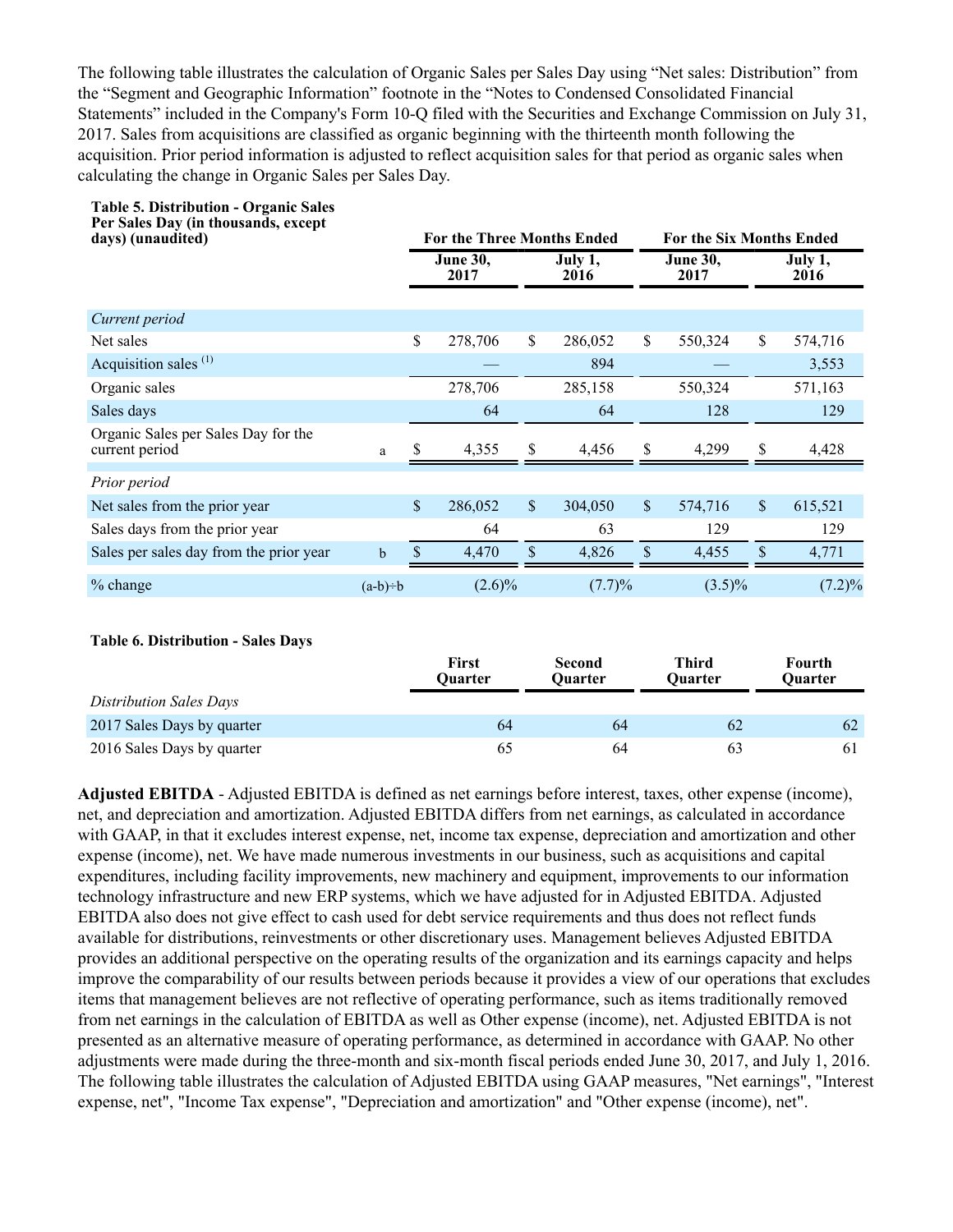#### **Table 7. Adjusted EBITDA (in thousands) (unaudited)**

|                               |                         | <b>For the Three Months Ended</b> |                           | <b>For the Six Months Ended</b> |                           |                         |                           |                 |
|-------------------------------|-------------------------|-----------------------------------|---------------------------|---------------------------------|---------------------------|-------------------------|---------------------------|-----------------|
|                               | <b>June 30,</b><br>2017 |                                   |                           | July 1,<br>2016                 |                           | <b>June 30,</b><br>2017 |                           | July 1,<br>2016 |
| <b>Adjusted EBITDA</b>        |                         |                                   |                           |                                 |                           |                         |                           |                 |
| <b>Consolidated Results</b>   |                         |                                   |                           |                                 |                           |                         |                           |                 |
| <b>Sales</b>                  | $\mathcal{S}$           | 449,006                           | $\boldsymbol{\mathsf{S}}$ | 470,642                         | $\boldsymbol{\mathsf{S}}$ | 884,947                 | $\boldsymbol{\mathsf{S}}$ | 921,840         |
|                               |                         |                                   |                           |                                 |                           |                         |                           |                 |
| Net earnings                  | $\mathsf{\$}$           | 13,458                            | $\mathsf{\$}$             | 16,495                          | $\mathbf{\hat{S}}$        | 19,749                  | $\mathcal{S}$             | 26,272          |
|                               |                         |                                   |                           |                                 |                           |                         |                           |                 |
| Interest expense, net         | \$                      | 6,122                             | $\boldsymbol{\mathsf{S}}$ | 3,988                           | $\boldsymbol{\mathsf{S}}$ | 10,282                  | \$                        | 7,795           |
| Income tax expense            |                         | 7,881                             |                           | 8,875                           |                           | 11,797                  |                           | 13,555          |
| Other expense (income), net   |                         | (69)                              |                           | 489                             |                           | (228)                   |                           | 575             |
| Depreciation and amortization |                         | 10,553                            |                           | 11,211                          |                           | 21,309                  |                           | 21,750          |
| Adjustments                   | $\mathbf S$             | 24,487                            | $\mathcal{S}$             | 24,563                          | \$                        | 43,160                  | $\mathcal{S}$             | 43,675          |
|                               |                         |                                   |                           |                                 |                           |                         |                           |                 |
| <b>Adjusted EBITDA</b>        | \$                      | 37,945                            | $\sqrt{\ }$               | 41,058                          | $\mathsf{\$}$             | 62,909                  | $\mathsf{\$}$             | 69,947          |
| Adjusted EBITDA margin        |                         | 8.5%                              |                           | 8.7%                            |                           | 7.1%                    |                           | 7.6%            |

Free Cash Flow - Free Cash Flow is defined as GAAP "Net cash provided by (used in) operating activities" in a period less "Expenditures for property, plant & equipment" in the same period. Management believes Free Cash Flow provides an important perspective on our ability to generate cash from our business operations and, as such, that it is an important financial measure for use in evaluating the Company's financial performance. Free Cash Flow should not be viewed as representing the residual cash flow available for discretionary expenditures such as dividends to shareholders or acquisitions, as it may exclude certain mandatory expenditures such as repayment of maturing debt and other contractual obligations. Management uses Free Cash Flow internally to assess overall liquidity. The following table illustrates the calculation of Free Cash Flow using "Net cash provided by (used in) operating activities" and "Expenditures for property, plant & equipment", GAAP measures from the Condensed Consolidated Statements of Cash Flows included in this release.

#### **Table 8. Free Cash Flow (in thousands) (unaudited)**

|                                                     |   | For the Six<br><b>Months</b><br><b>Ended</b> |  | For the Three<br><b>Months</b><br>Ended | For the Three<br><b>Months</b><br>Ended |
|-----------------------------------------------------|---|----------------------------------------------|--|-----------------------------------------|-----------------------------------------|
|                                                     |   | <b>June 30,</b><br>2017                      |  | March 31,<br>2017                       | <b>June 30,</b><br>2017                 |
| Net cash (used in) provided by operating activities | S | $(174)$ \$                                   |  | $(18, 449)$ \$                          | 18,275                                  |
| Expenditures for property, plant $&$ equipment      |   | (15, 196)                                    |  | (7.409)                                 | (7, 787)                                |
| Free Cash Flow                                      | S | (15,370)                                     |  | (25, 858)                               | 10,488                                  |

| Table 9. Free Cash Flow - 2017 Outlook (in millions) | 2017 Outlook |             |    |  |        |
|------------------------------------------------------|--------------|-------------|----|--|--------|
| Free Cash Flow:                                      |              |             |    |  |        |
| Net cash provided by operating activities            | S.           | 105.0 to \$ |    |  | 135.0  |
| Less: Expenditures for property, plant and equipment |              | $(35.0)$ to |    |  | (35.0) |
| Free Cash Flow                                       |              | 70 O        | to |  | 100.0  |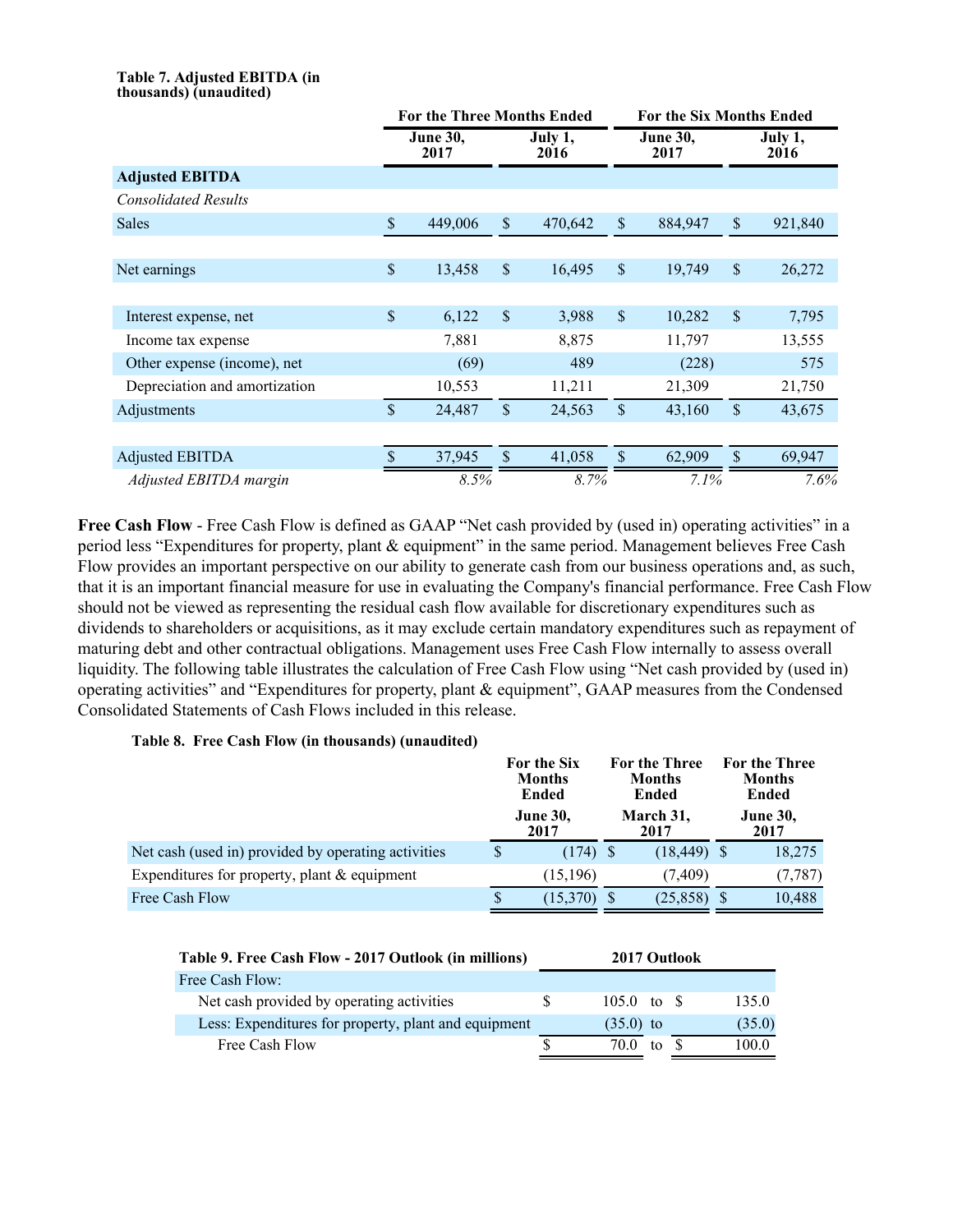**Debt to Capitalization Ratio** - Debt to Capitalization Ratio is calculated by dividing debt by capitalization. Debt is defined as GAAP "Current portion of long-term debt" plus "Long-term debt, excluding current portion". Capitalization is defined as Debt plus GAAP "Total shareholders' equity" and "Temporary equity". Management believes that Debt to Capitalization Ratio is a measurement of financial leverage and provides an insight into the financial structure of the Company and its financial strength. The following table illustrates the calculation of Debt to Capitalization Ratio using GAAP measures from the Condensed Consolidated Balance Sheets included in this release.

|                                                                       |          | <b>June 30,</b><br>2017 |              | December 31,<br>2016 |
|-----------------------------------------------------------------------|----------|-------------------------|--------------|----------------------|
| Current portion of long-term debt, net of debt issuance costs         | S        | 18.910                  | <sup>S</sup> | 119,548              |
| Long-term debt, excluding current portion, net of debt issuance costs |          | 414,765                 |              | 296,598              |
| Debt                                                                  | <b>S</b> | 433,675                 | <b>S</b>     | 416,146              |
| Temporary equity, convertible notes                                   |          | 68                      |              | 1,797                |
| Total shareholders' equity                                            |          | 600,346                 |              | 565,787              |
| Capitalization                                                        |          | 1,034,089               |              | 983,730              |
| Debt to Capitalization Ratio                                          |          | 41.9%                   |              | 42.3%                |

**Table 10. Debt to Capitalization Ratio (in thousands) (unaudited)**

**Adjusted Net Earnings and Adjusted Diluted Earnings Per Share** - Adjusted Net Earnings and Adjusted Diluted Earnings per Share are defined as GAAP "Net earnings" and "Diluted earnings per share", less items that are not indicative of the operating performance of the business for the periods presented. These items are included in the reconciliation below. Management uses Adjusted Net Earnings and Adjusted Diluted Earnings per Share to evaluate performance period over period, to analyze the underlying trends in our business and to assess its performance relative to its competitors. We believe that this information is useful for investors and financial institutions seeking to analyze and compare companies on the basis of operating performance.

The following table illustrates the calculation of Adjusted Net Earnings and Adjusted Diluted Earnings per Share using "Net earnings" and "Diluted earnings per share" from the "Condensed Consolidated Statements of Operations" included in the Company's Form 10-Q filed with the Securities and Exchange Commission on July 31, 2017.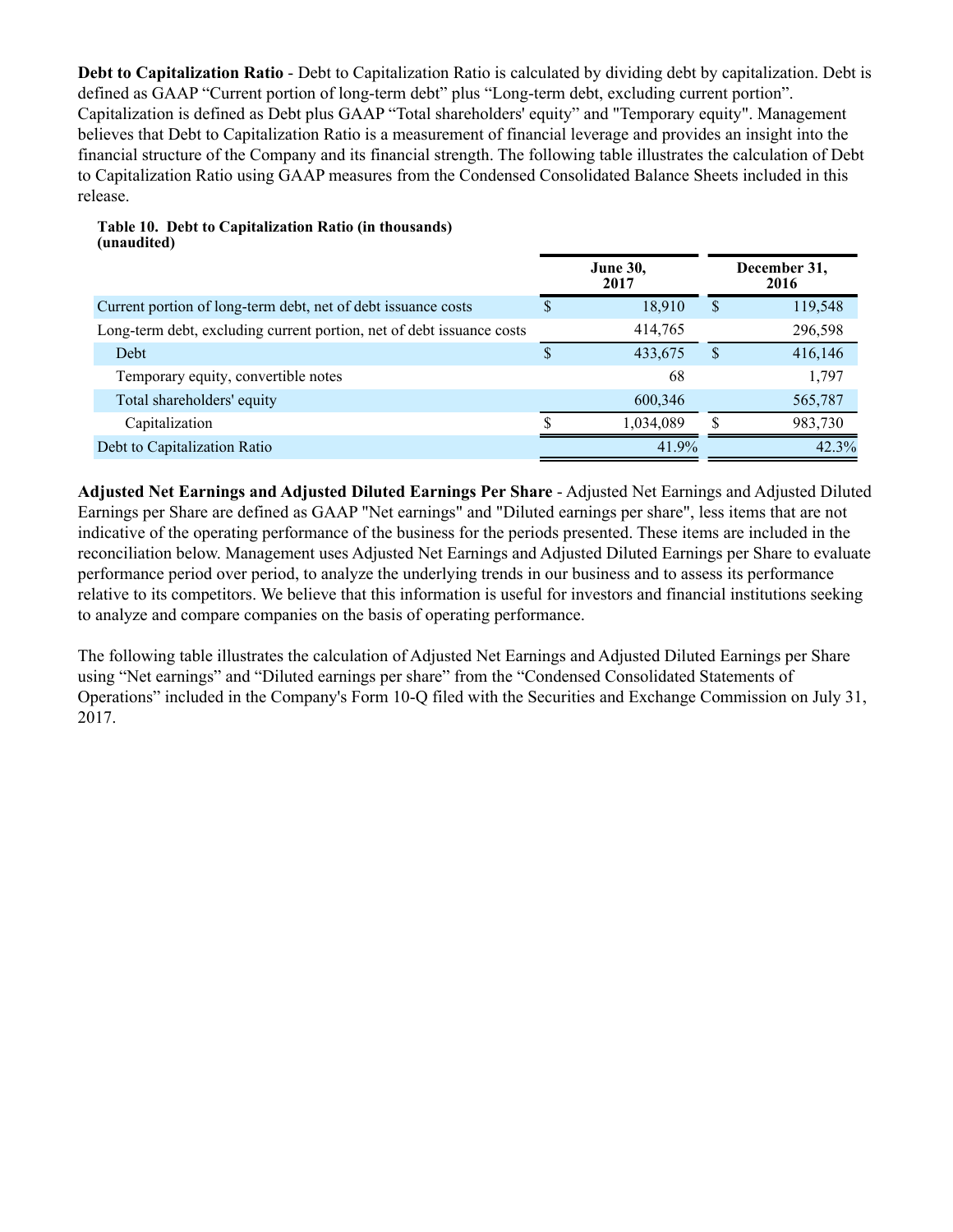### **Table 11. Adjusted Net Earnings and Adjusted Diluted Earnings per Share (In thousands except per share amounts) (unaudited)**

|                                                    |                           | <b>For the Three Months Ended</b> |               |                 |               | <b>For the Six Months Ended</b> |               |                 |  |  |
|----------------------------------------------------|---------------------------|-----------------------------------|---------------|-----------------|---------------|---------------------------------|---------------|-----------------|--|--|
|                                                    |                           | <b>June 30,</b><br>2017           |               | July 1,<br>2016 |               | June $30,$<br>2017              |               | July 1,<br>2016 |  |  |
| Adjustments to Net Earnings, pre tax               |                           |                                   |               |                 |               |                                 |               |                 |  |  |
| Acquisition transaction and integration costs      | \$                        |                                   | \$            | 2,302           | <sup>\$</sup> |                                 | \$            | 4,304           |  |  |
| Restructuring and severance costs at Distribution  |                           |                                   |               |                 |               |                                 |               | 347             |  |  |
| Adjustments, pre tax                               | $\$$                      |                                   | \$            | 2,302           | \$            |                                 | \$            | 4,651           |  |  |
|                                                    |                           |                                   |               |                 |               |                                 |               |                 |  |  |
| Tax Effect of Adjustments to Net Earnings          |                           |                                   |               |                 |               |                                 |               |                 |  |  |
| Acquisition transaction and integration costs      | \$                        |                                   | \$            | 806             | \$            |                                 | \$            | 1,506           |  |  |
| Restructuring and severance costs at Distribution  |                           |                                   |               |                 |               |                                 |               | 121             |  |  |
| Tax effect of Adjustments                          | \$                        |                                   | \$            | 806             | \$            |                                 | \$            | 1,627           |  |  |
|                                                    |                           |                                   |               |                 |               |                                 |               |                 |  |  |
| Adjustments to Net Earnings, net of tax            |                           |                                   |               |                 |               |                                 |               |                 |  |  |
| GAAP Net earnings, as reported                     | $\boldsymbol{\mathsf{S}}$ | 13,458                            | \$            | 16,495          | \$            | 19,749                          | \$            | 26,272          |  |  |
| Acquisition transaction and integration costs      |                           |                                   |               | 1,496           |               |                                 |               | 2,798           |  |  |
| Restructuring and severance costs at Distribution  |                           |                                   |               |                 |               |                                 |               | 226             |  |  |
| <b>Adjusted Net Earnings</b>                       | S                         | 13,458                            | S             | 17,991          | \$            | 19.749                          | S             | 29,296          |  |  |
| Calculation of Adjusted Diluted Earnings per Share |                           |                                   |               |                 |               |                                 |               |                 |  |  |
| GAAP diluted earnings per share                    | \$                        | 0.48                              | $\mathcal{S}$ | 0.59            | $\mathcal{S}$ | 0.70                            | $\mathcal{S}$ | 0.94            |  |  |
| Acquisition transaction and integration costs      |                           |                                   |               | 0.05            |               |                                 |               | 0.10            |  |  |
| Restructuring and severance costs at Distribution  |                           |                                   |               |                 |               |                                 |               | 0.01            |  |  |
| Adjusted Diluted Earnings per Share                |                           | 0.48                              | \$            | 0.64            | \$            | 0.70                            | \$            | 1.05            |  |  |
| Diluted weighted average shares outstanding        |                           | 27,842                            |               | 27,944          |               | 28,370                          |               | 27,875          |  |  |

**Adjusted Net Sales and Adjusted Operating Income** - Adjusted Net Sales is defined as net sales, less items not indicative of normal sales, such as revenue recorded related to the settlement of claims. Adjusted Operating Income is defined as operating income, less items that are not indicative of the operating performance of the Company's segments or corporate function for the period presented. These items are included in the reconciliation below. Management uses Adjusted Net Sales and Adjusted Operating Income to evaluate performance period over period, to analyze underlying trends in our segments and corporate function and to assess their performance relative to their competitors. We believe that this information is useful for investors and financial institutions seeking to analyze and compare companies on the basis of operating performance.

The following table illustrates the calculation of Adjusted Operating Income using information found in Note 13, Segment and Geographic Information, to the Condensed Consolidated Financial Statements included in the Company's Form 10-Q filed with the Securities and Exchange Commission on July 31, 2017.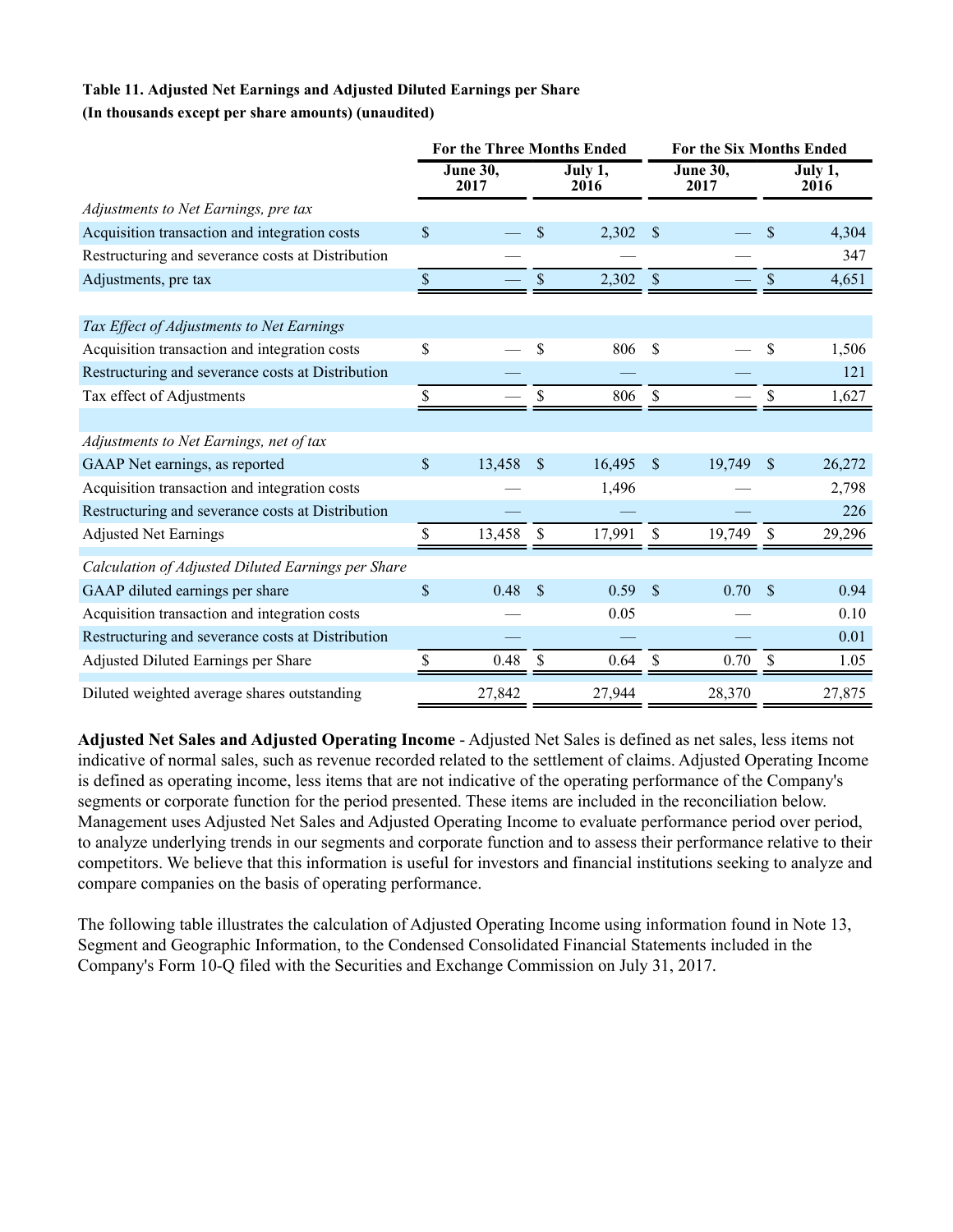## **Table 12. Adjusted Net Sales and Adjusted Operating Income (In thousands) (unaudited)**

|                                                         | <b>For the Three Months Ended</b> |                         |               |                 | <b>For the Six Months Ended</b> |                  |                      |                 |  |  |
|---------------------------------------------------------|-----------------------------------|-------------------------|---------------|-----------------|---------------------------------|------------------|----------------------|-----------------|--|--|
|                                                         |                                   | <b>June 30,</b><br>2017 |               | July 1,<br>2016 |                                 | June 30,<br>2017 |                      | July 1,<br>2016 |  |  |
| <b>DISTRIBUTION SEGMENT</b><br><b>OPERATING INCOME:</b> |                                   |                         |               |                 |                                 |                  |                      |                 |  |  |
| Net Sales                                               | $\mathsf{\$}$                     | 278,706                 | $\mathbb{S}$  | 286,052         | $\$$                            | 550,324          | $\$$                 | 574,716         |  |  |
| GAAP Operating income - Distribution<br>segment         | \$                                | 15,934                  | \$            | 13,807          | \$                              | 27,628           | \$                   | 24,276          |  |  |
| % of GAAP net sales                                     |                                   | 5.7%                    |               | 4.8%            |                                 | 5.0%             |                      | 4.2%            |  |  |
| Restructuring and severance costs at<br>Distribution    |                                   |                         |               |                 |                                 |                  |                      | 347             |  |  |
| Adjusted Operating Income - Distribution<br>segment     | $\mathbf{\hat{S}}$                | 15,934                  | $\mathcal{S}$ | 13,807          | \$                              | 27,628           | \$                   | 24,623          |  |  |
| % of net sales                                          |                                   | 5.7%                    |               | 4.8%            |                                 | 5.0%             |                      | 4.3%            |  |  |
|                                                         |                                   |                         |               |                 |                                 |                  |                      |                 |  |  |
| <b>AEROSPACE SEGMENT</b><br><b>OPERATING INCOME:</b>    |                                   |                         |               |                 |                                 |                  |                      |                 |  |  |
| <b>Net Sales</b>                                        | $\boldsymbol{\mathsf{S}}$         | 170,300                 | \$            | 184,590         | \$                              | 334,623          | $\$$                 | 347,124         |  |  |
| Adjustments                                             |                                   |                         |               | 4,300           |                                 |                  |                      | 4,300           |  |  |
| <b>Adjusted Net Sales</b>                               | $\sqrt{\ }$                       | 170,300                 | \$            | 180,290         | $\$$                            | 334,623          | $\$$                 | 342,824         |  |  |
| GAAP Operating income - Aerospace<br>segment            | \$                                | 26,270                  | \$            | 30,461          | \$                              | 42,859           | \$                   | 51,758          |  |  |
| % of GAAP net sales                                     |                                   | 15.4%                   |               | 16.5%           |                                 | 12.8%            |                      | 14.9%           |  |  |
| % of Adj. net sales                                     |                                   | 15.4%                   |               | 16.9%           |                                 | 12.8%            |                      | 15.1%           |  |  |
| Acquisition transaction and integration<br>costs        |                                   |                         |               | 2,302           |                                 |                  |                      | 4,304           |  |  |
| <b>Adjusted Operating Income - Aerospace</b><br>segment | \$                                | 26,270                  | \$            | 32,763          | \$                              | 42,859           | \$                   | 56,062          |  |  |
| % of GAAP net sales                                     |                                   | 15.4%                   |               | 17.7%           |                                 | 12.8%            |                      | 16.2%           |  |  |
| % of Adj. net sales                                     |                                   | 15.4%                   |               | 18.2%           |                                 | 12.8%            |                      | 16.4%           |  |  |
| <b>CONSOLIDATED OPERATING</b><br><b>INCOME:</b>         |                                   |                         |               |                 |                                 |                  |                      |                 |  |  |
| <b>Net Sales</b>                                        | $\boldsymbol{\mathsf{S}}$         | 449,006                 | \$            | 470,642         | \$                              | 884,947          | \$                   | 921,840         |  |  |
| Adjustments                                             |                                   |                         |               | 4,300           |                                 |                  |                      | 4,300           |  |  |
| <b>Adjusted Net Sales</b>                               | \$                                | 449,006                 | $\mathsf{\$}$ | 466,342         | $\overline{\$}$                 | 884,947          | $\sqrt{\frac{1}{2}}$ | 917,540         |  |  |
| GAAP - Operating income                                 | \$                                | 27,392                  | $\$$          | 29,847          | $\$$                            | 41,600           | \$                   | 48,197          |  |  |
| % of GAAP net sales                                     |                                   | 6.1%                    |               | 6.3%            |                                 | 4.7%             |                      | 5.2%            |  |  |
| % of Adj. net sales                                     |                                   | 6.1%                    |               | 6.4%            |                                 | 4.7%             |                      | 5.3%            |  |  |
| Acquisition transaction and integration<br>costs        |                                   |                         |               | 2,302           |                                 |                  |                      | 4,304           |  |  |
| Restructuring and severance costs at<br>Distribution    |                                   |                         |               |                 |                                 |                  |                      | 347             |  |  |
| <b>Adjusted Operating Income</b>                        | $\mathbb S$                       | 27,392                  | $\mathbb S$   | 32,149          | $\$$                            | 41,600           | $\mathbb S$          | 52,848          |  |  |
| % of GAAP net sales                                     |                                   | 6.1%                    |               | 6.8%            |                                 | 4.7%             |                      | 5.7%            |  |  |
| % of Adj. net sales                                     |                                   | 6.1%                    |               | 6.9%            |                                 | 4.7%             |                      | 5.8%            |  |  |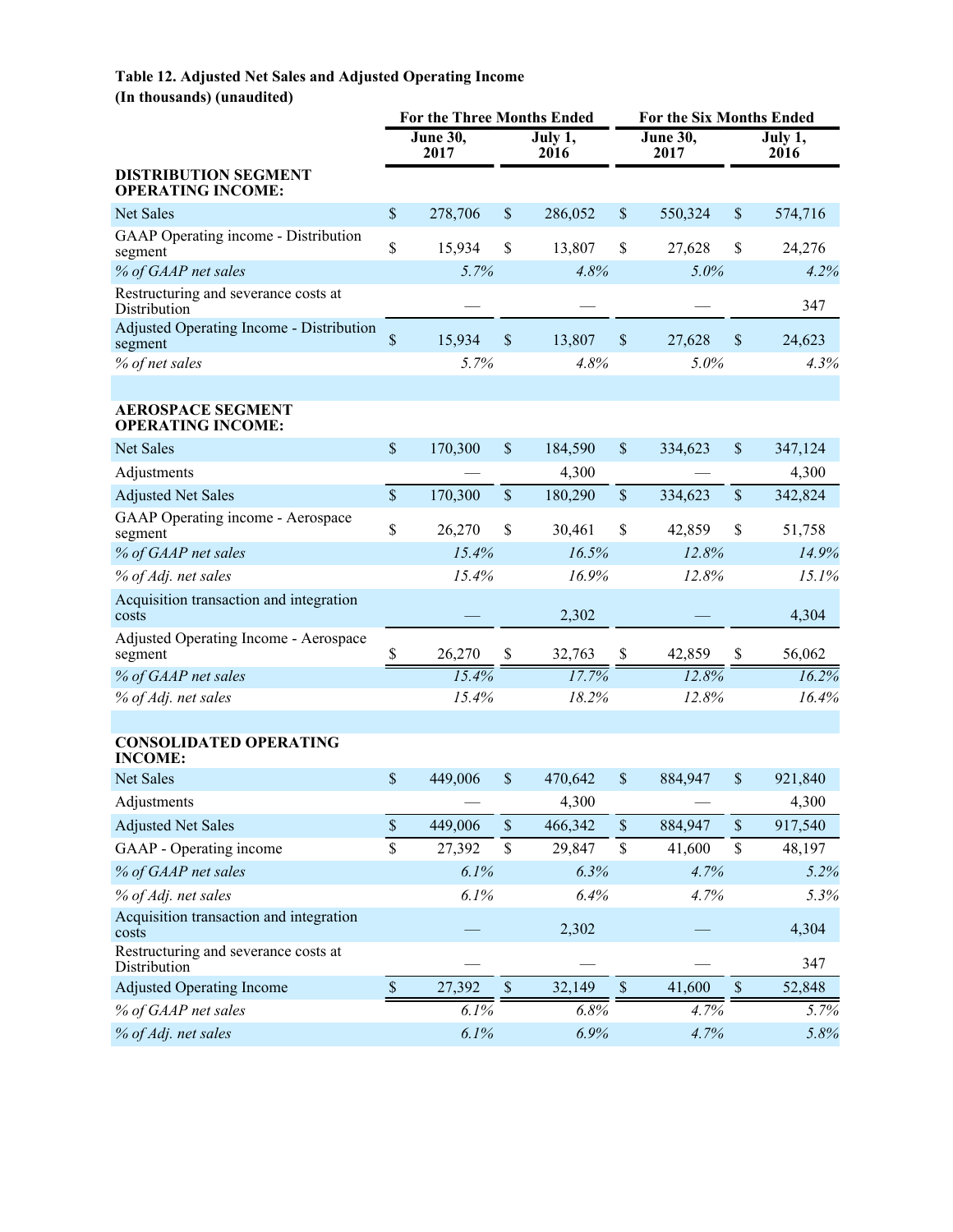#### **FORWARD-LOOKING STATEMENTS**

This release contains "forward-looking statements" within the meaning of the safe harbor provisions of the U.S. Private Securities Litigation Reform Act of 1995. Forward-looking statements also may be included in other publicly available documents issued by the Company and in oral statements made by our officers and representatives from time to time. These forward-looking statements are intended to provide management's current expectations or plans for our future operating and financial performance, based on assumptions currently believed to be valid. They can be identified by the use of words such as "anticipate," "intend," "plan," "goal," "seek," "believe," "project," "estimate," "expect," "strategy," "future," "likely," "may," "should," "would," "could," "will" and other words of similar meaning in connection with a discussion of future operating or financial performance. Examples of forward looking statements include, among others, statements relating to future sales, earnings, cash flows, results of operations, uses of cash and other measures of financial performance.

*Because forward-looking statements relate to the future, they are subject to inherent risks, uncertainties and other factors that may cause the Company's actual results and financial condition to differ materially from those expressed or implied in the forward-looking statements. Such risks, uncertainties and other factors include, among others: (i) changes in domestic and foreign economic and competitive conditions in markets served by the Company, particularly the defense, commercial aviation and industrial production markets; (ii) changes in government and customer priorities and requirements (including cost-cutting initiatives, government and customer shut-downs, the potential deferral of awards, terminations or reductions of expenditures to respond to the priorities of Congress and the Administration, or budgetary cuts resulting from Congressional actions or automatic sequestration); (iii) changes in geopolitical conditions in countries where the Company does or intends to do business; (iv) the successful conclusion of competitions for government programs (including new, follow-on and successor programs) and thereafter successful contract negotiations with government authorities (both foreign and domestic) for the terms and conditions of the programs; (v) the timely receipt of any necessary export approvals and/or other licenses or authorizations from the U.S. Government; (vi) the existence of standard government contract provisions permitting renegotiation of terms and termination for the convenience of the government; (vii) the successful resolution of government inquiries or investigations relating to our businesses and programs; (viii) risks and uncertainties associated with the successful implementation and ramp up of significant new programs, including the ability to manufacture the products to the detailed specifications required and recover start-up costs and other investments in the programs; (ix) potential difficulties associated with variable acceptance test results, given sensitive production materials and extreme test parameters; (x) the receipt and successful execution of production orders under the Company's existing U.S. government JPF contract, including the exercise of all contract options and receipt of orders from allied militaries, but excluding any next generation programmable fuze programs, as all have been assumed in connection with goodwill impairment evaluations; (xi) the continued support of the existing K-MAX® helicopter fleet, including sale of existing K-MAX® spare parts inventory and the receipt of orders for new aircraft sufficient to recover our investment in the restart of the K-MAX® production line; (xii) the accuracy of current cost estimates associated with environmental remediation activities; (xiii) the profitable integration of acquired businesses into the Company's operations; (xiv) the ability to implement our ERP systems in a cost-effective and efficient manner, limiting disruption to our business, and allowing us to capture their planned benefits while maintaining an adequate internal control environment; (xv) changes in supplier sales or vendor incentive policies; (xvi) the effects of price increases or decreases; (xvii) the effects of pension regulations, pension plan assumptions, pension plan asset performance, future contributions and the pension freeze, including the ultimate determination of the U.S. Government's share of any pension curtailment adjustment calculated in accordance with CAS 413; (xviii) future levels of indebtedness and capital expenditures; (xix) the continued availability of raw materials and other commodities in adequate supplies and the effect of increased costs for such items; (xx) the effects of currency exchange rates and foreign competition on future operations; (xxi) changes in laws and regulations, taxes, interest rates, inflation rates and general business conditions; (xxii) the effects, if any, of the UK's exit from the EU; (xxiii) future repurchases and/or issuances of common stock; (xxiv) the incurrence of unanticipated restructuring costs or the failure to realize anticipated savings or benefits from past or future expense reduction actions; and (xxv) other risks and uncertainties set forth herein, in our 2016 Form 10-K and in our Form 10-Q for the fiscal quarter ended June 30, 2017.*

Any forward-looking information provided in this release should be considered with these factors in mind. We assume no obligation to update any forward-looking statements contained in this report.

*###*

Contact: James Coogan V.P., Investor Relations (860) 243-6342 James.Coogan@kaman.com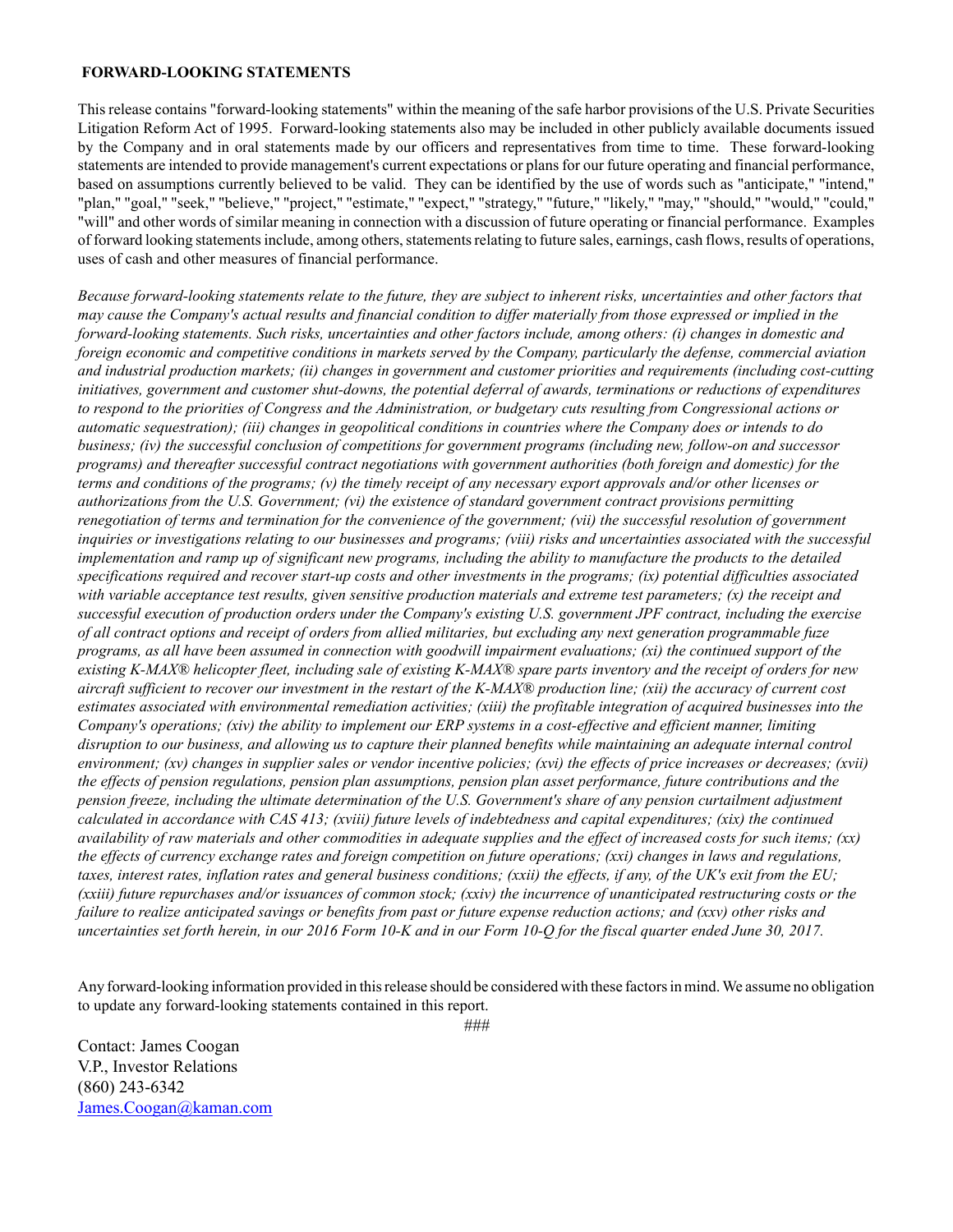## **KAMAN CORPORATION AND SUBSIDIARIES**

**Condensed Consolidated Statements of Operations**

*(In thousands, except per share amounts) (unaudited)*

|                                              | <b>For the Three Months Ended</b> |                         |               | For the Six Months Ended |               |                         |              |                 |
|----------------------------------------------|-----------------------------------|-------------------------|---------------|--------------------------|---------------|-------------------------|--------------|-----------------|
|                                              |                                   | <b>June 30,</b><br>2017 |               | July $1,$<br>2016        |               | <b>June 30,</b><br>2017 |              | July 1,<br>2016 |
| Net sales                                    | $\mathbf{\hat{S}}$                | 449,006                 | $\mathbb{S}$  | 470,642                  | $\mathbf{\$}$ | 884,947                 | $\mathbb{S}$ | 921,840         |
| Cost of sales                                |                                   | 314,043                 |               | 326,876                  |               | 625,168                 |              | 643,644         |
| Gross profit                                 |                                   | 134,963                 |               | 143,766                  |               | 259,779                 |              | 278,196         |
| Selling, general and administrative expenses |                                   | 107,556                 |               | 113,905                  |               | 218,184                 |              | 230,013         |
| Net (gain) loss on sale of assets            |                                   | 15                      |               | 14                       |               | (5)                     |              | (14)            |
| Operating income                             |                                   | 27,392                  |               | 29,847                   |               | 41,600                  |              | 48,197          |
| Interest expense, net                        |                                   | 6,122                   |               | 3,988                    |               | 10,282                  |              | 7,795           |
| Other expense (income), net                  |                                   | (69)                    |               | 489                      |               | (228)                   |              | 575             |
| Earnings before income taxes                 |                                   | 21,339                  |               | 25,370                   |               | 31,546                  |              | 39,827          |
| Income tax expense                           |                                   | 7,881                   |               | 8,875                    |               | 11,797                  |              | 13,555          |
| Net earnings                                 |                                   | 13,458                  | -S            | 16,495                   | -S            | 19,749                  | -S           | 26,272          |
| Earnings per share:                          |                                   |                         |               |                          |               |                         |              |                 |
| Basic earnings per share                     | \$                                | 0.49                    | -S            | 0.61                     | \$            | 0.72                    | \$.          | 0.97            |
| Diluted earnings per share                   | \$                                | 0.48                    | <sup>\$</sup> | 0.59                     | $\mathcal{S}$ | 0.70                    | \$           | 0.94            |
| Average shares outstanding:                  |                                   |                         |               |                          |               |                         |              |                 |
| <b>Basic</b>                                 |                                   | 27,557                  |               | 27,101                   |               | 27,351                  |              | 27,080          |
| Diluted                                      |                                   | 27,842                  |               | 27,944                   |               | 28,370                  |              | 27,875          |
| Dividends declared per share                 | \$                                | 0.20                    | \$            | 0.18                     | S             | 0.40                    | S            | 0.36            |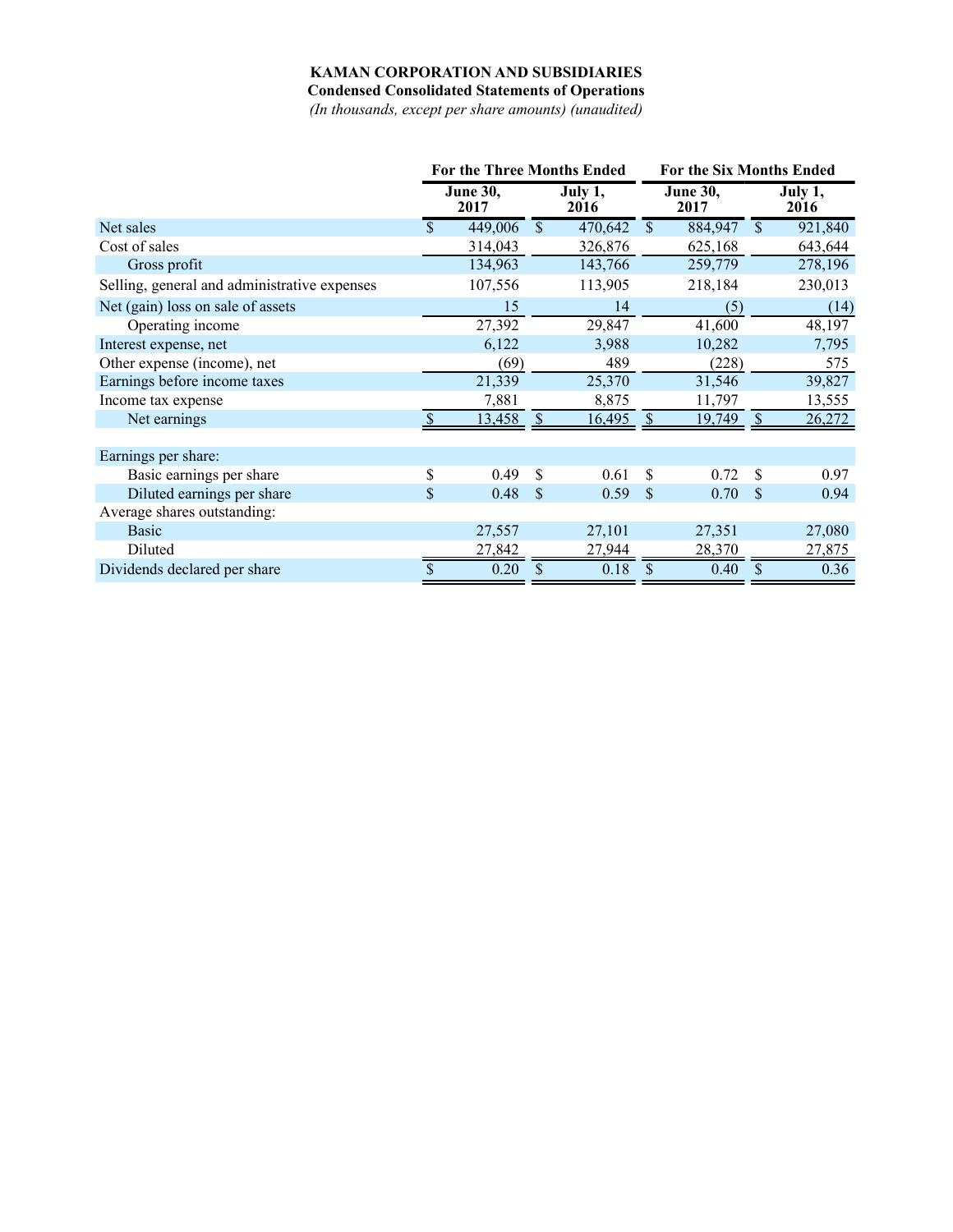## **KAMAN CORPORATION AND SUBSIDIARIES Condensed Consolidated Balance Sheets**

(*In thousands, except share and per share amounts) (unaudited)*

|                                                                                                                             |                          | <b>June 30,</b><br>2017 | December 31,<br>2016     |            |
|-----------------------------------------------------------------------------------------------------------------------------|--------------------------|-------------------------|--------------------------|------------|
| <b>Assets</b>                                                                                                               |                          |                         |                          |            |
| Current assets:                                                                                                             |                          |                         |                          |            |
| Cash and cash equivalents                                                                                                   | \$                       | 27,766                  | <sup>\$</sup>            | 41,205     |
| Accounts receivable, net                                                                                                    |                          | 270,094                 |                          | 230,864    |
| Inventories                                                                                                                 |                          | 392,600                 |                          | 393,814    |
| Income tax refunds receivable                                                                                               |                          | 5,038                   |                          | 6,065      |
| Other current assets                                                                                                        |                          | 29,257                  |                          | 26,605     |
| Total current assets                                                                                                        |                          | 724,755                 |                          | 698,553    |
| Property, plant and equipment, net of accumulated depreciation of \$240,509 and<br>$$226,366$ , respectively                |                          | 182,311                 |                          | 176,521    |
| Goodwill                                                                                                                    |                          | 345,979                 |                          | 337,894    |
| Other intangible assets, net                                                                                                |                          | 122,210                 |                          | 126,444    |
| Deferred income taxes                                                                                                       |                          | 50,224                  |                          | 59,373     |
| Other assets                                                                                                                |                          | 23,656                  |                          | 27,501     |
| <b>Total assets</b>                                                                                                         | $\overline{\mathcal{S}}$ | 1,449,135               | $\sqrt{3}$               | 1,426,286  |
| Liabilities and Shareholders' Equity                                                                                        |                          |                         |                          |            |
| Current liabilities:                                                                                                        |                          |                         |                          |            |
| Current portion of long-term debt, net of debt issuance costs                                                               | \$                       | 18,910                  | $\mathcal{S}$            | 119,548    |
| Accounts payable - trade                                                                                                    |                          | 118,872                 |                          | 116,663    |
| Accrued salaries and wages                                                                                                  |                          | 42,827                  |                          | 43,165     |
| Advances on contracts                                                                                                       |                          | 5,314                   |                          | 13,356     |
| Income taxes payable                                                                                                        |                          | 784                     |                          | 1,165      |
| Other current liabilities                                                                                                   |                          | 57,913                  |                          | 59,989     |
| Total current liabilities                                                                                                   |                          | 244,620                 |                          | 353,886    |
| Long-term debt, excluding current portion, net of debt issuance costs                                                       |                          | 414,765                 |                          | 296,598    |
| Deferred income taxes                                                                                                       |                          | 7,491                   |                          | 6,875      |
| Underfunded pension                                                                                                         |                          | 139,979                 |                          | 156,427    |
| Other long-term liabilities                                                                                                 |                          | 41,866                  |                          | 44,916     |
| Commitments and contingencies (Note 10)                                                                                     |                          |                         |                          |            |
| Temporary equity, convertible notes                                                                                         |                          | 68                      |                          | 1,797      |
| Shareholders' equity:                                                                                                       |                          |                         |                          |            |
| Preferred stock, \$1 par value, 200,000 shares authorized; none outstanding                                                 |                          |                         |                          |            |
| Common stock, \$1 par value, 50,000,000 shares authorized; voting; 29,051,030<br>and 28,162,497 shares issued, respectively |                          | 29,051                  |                          | 28,162     |
| Additional paid-in capital                                                                                                  |                          | 179,535                 |                          | 171,162    |
| Retained earnings                                                                                                           |                          | 568,938                 |                          | 560,200    |
| Accumulated other comprehensive income (loss)                                                                               |                          | (135, 460)              |                          | (156, 393) |
| Less 1,152,340 and 1,054,364 shares of common stock, respectively, held in<br>treasury, at cost                             |                          | (41,718)                |                          | (37, 344)  |
| Total shareholders' equity                                                                                                  |                          | 600,346                 |                          | 565,787    |
| Total liabilities and shareholders' equity                                                                                  | $\overline{\mathcal{S}}$ | ,449,135                | $\overline{\mathcal{S}}$ | 1,426,286  |